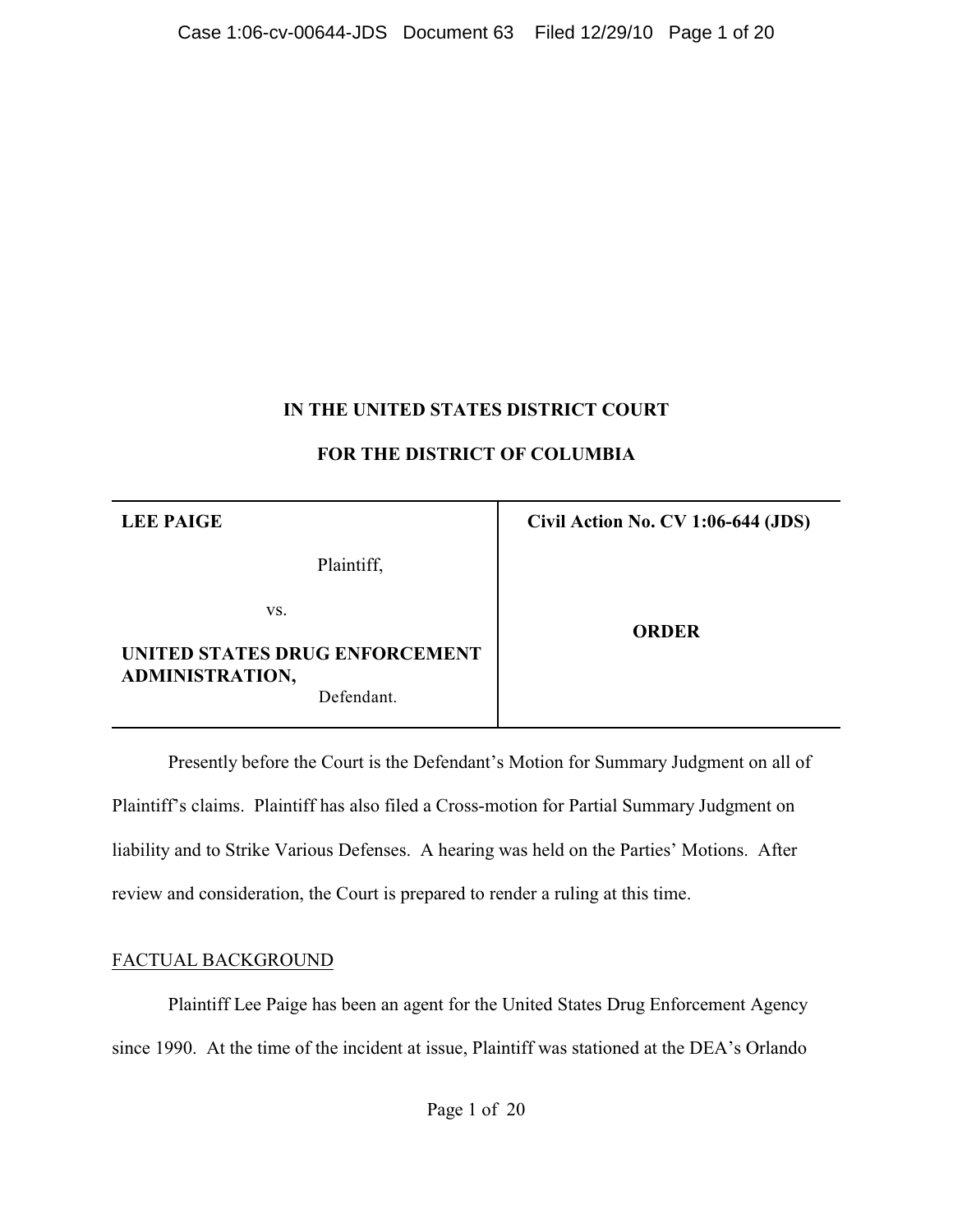District Office ("ODO"). On April 9, 2004, Plaintiff was giving a drug education presentation to parents and children at the Orlando Youth Minority Golf Association (OMYGA) in Orlando, Florida. During the course of the presentation, Plaintiff was showing his sidearm to the audience and informing them about the importance of gun safety. He then stated that "I am the only one in the room professional enough, that I know of, to carry this Glock 40." Almost immediately after, Plaintiff accidently discharged his sidearm and wounded himself in the leg.

The Incident was videotaped on to a Mini-DV storage device by a private individual. Plaintiff was aware of the videotaping. The Mini-DV was provided to the DEA. A copy of the Mini-DV was also made on to a VHS tape. The record reflects that the DEA had the only copies of the video with the shooting footage.

Subsequent to the Incident, an investigation was conducted by the DEA Office of Inspections ("IN"). The investigation resulted in a decision by the DEA Board of Professional Conduct to place Plaintiff on suspension for a five-day period. It is undisputed that during the course of the investigation, numerous copies of the Incident, in varying lengths and forms of electronic media were made.

Beginning in March 2005, the video of the Plaintiff's Incident began to circulate on the Internet and was also picked up by broadcast shows including the Jay Leno Show, CNN Headline News, Fox News, the Jimmy Kimmel Show and others. These video clips are 4 minutes and 9 seconds (4:09) in length.

Plaintiff contends that the DEA had the only copy of the video and that Plaintiff never consented to the disclosure of the video. Plaintiff's Amended Complaint alleges Count I - that the disclosure of the video constitutes a violation of the Privacy Act and Count II - that the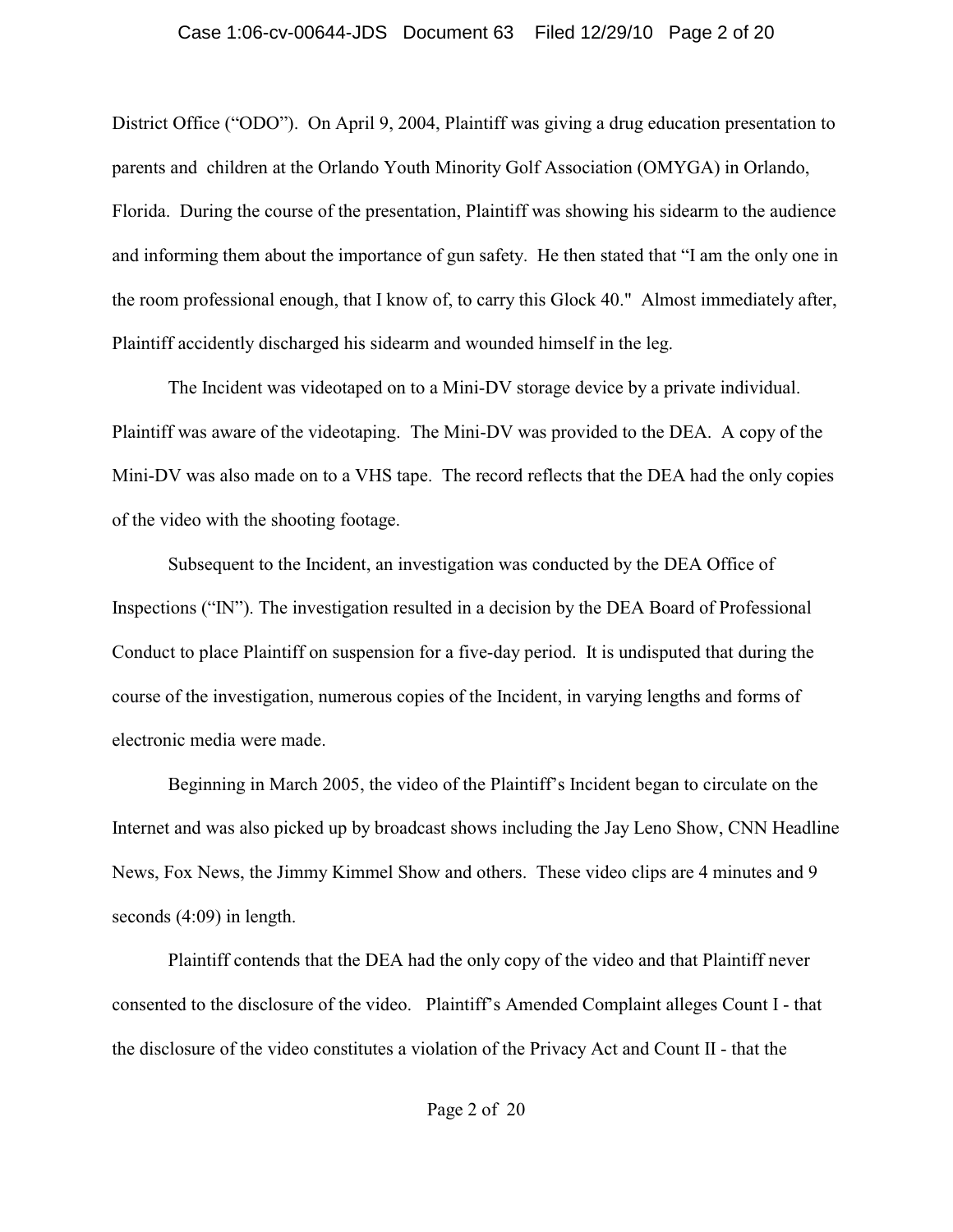## Case 1:06-cv-00644-JDS Document 63 Filed 12/29/10 Page 3 of 20

disclosure of the video is an invasion of privacy and false light under the Federal Tort Claims Act ("FTCA"). It is upon this backdrop that this Court shall look at the Parties' respective motions for summary judgment.

## STANDARD OF REVIEW

Where no genuine dispute exists as to any material fact, summary judgment is required. Anderson v. Liberty Lobby, Inc., 477 U.S. 242 (1986). A genuine issue of material fact is one that would change the outcome of the litigation. Id. at 247. "The burden on the moving party may be discharged by 'showing' -- that is, pointing out to the [Court] -- that there is an absence of evidence to support the non-moving party's case." Sweats Fashions, Inc. v. Pannill Knitting Co., Inc., 833 F.2d 1560, 1563 (Fed. Cir. 1987).

Once the moving party has met its burden, the non-movant may not rest on mere allegations, but must instead proffer specific facts showing that a genuine issue exists for trial. Matsushita Elec. Indus. Co. v. Zenith Radio Corp., 475 U.S. 574, 586 (1986). Thus, to avoid summary judgment here, Plaintiff (as the non-moving party) must present some objective evidence that would enable the Court to find he is entitled to relief. In Celotex Corp. v. Catrett, the Supreme Court held that, in responding to a proper motion for summary judgment, the party who bears the burden of proof on an issue at trial must "make a sufficient showing on an essential element of [his] case" to establish a genuine dispute. 477 U.S. 317, 322-23 (1986). In Anderson, the Supreme Court further explained that "the mere existence of a scintilla of evidence in support of the Plaintiff's position will be insufficient; there must be evidence on which the jury could reasonably find for the Plaintiff." Anderson, 477 U.S. at 252; *see also* Laningham v. Navy,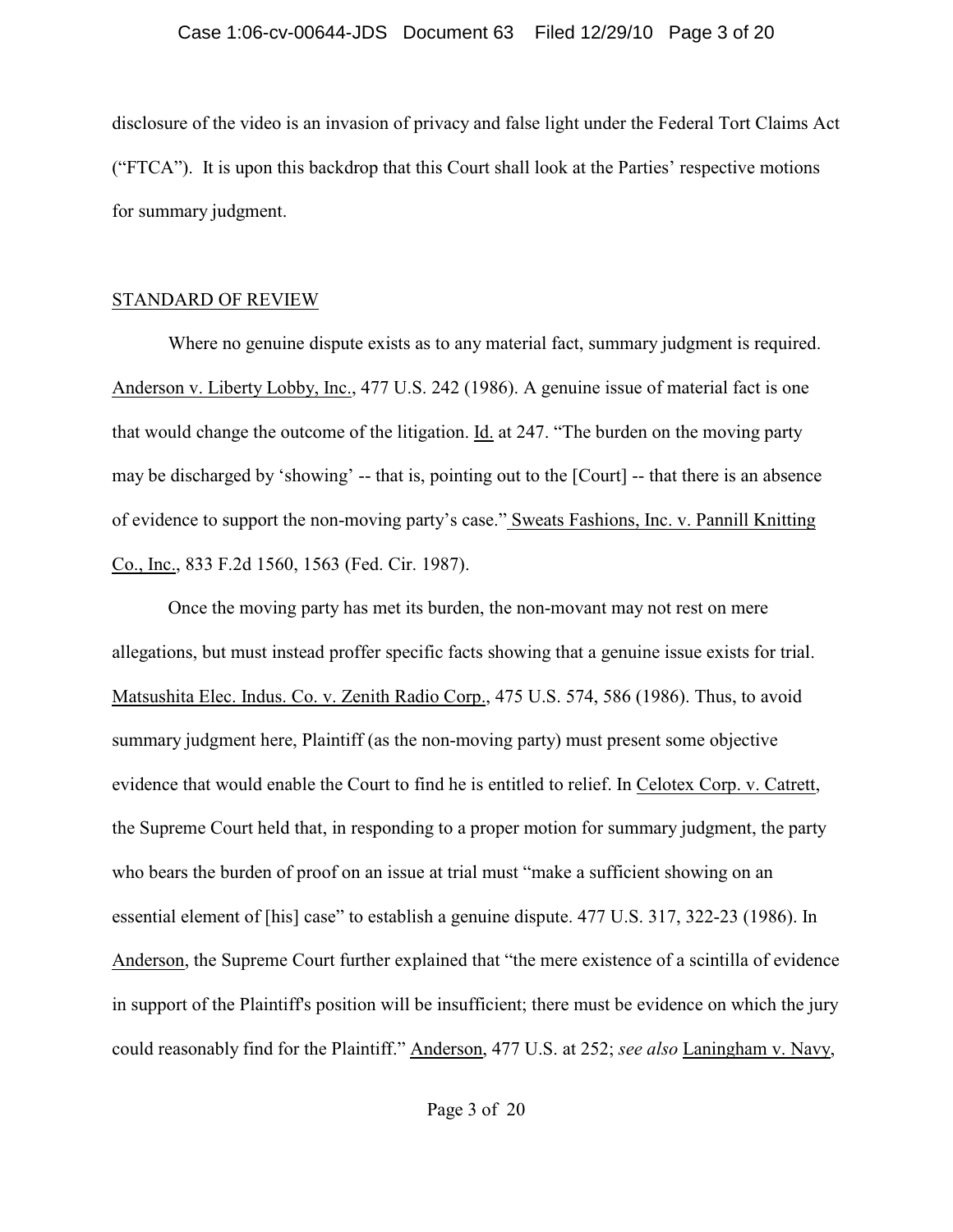813 F.2d 1236, 1242 (D.C. Cir. 1987) (the non-moving party is "required to provide evidence that would permit a reasonable jury to find" in its favor).

# DISCUSSION

# *Privacy Act Claim*

Plaintiff contends that Defendant violated the Privacy Act when it, or its agents,

disseminated the video without Plaintiff's consent. Specifically Plaintiff contends that (1) the

4:09 clip was taken from a longer Mini-DV recording that was contained within the DEA's

"system of records"; (2) that the 4:09 clip was disclosed onto the Internet; (3) that the disclosure

was done willfully and intentionally; and (4) the disclosure was done without Plaintiff's consent.

The Privacy Act as codified in 5 U.S.C. § 552a(b) states in pertinent part:

(b) Conditions of Disclosure. No agency shall disclose any record which is contained in a system of records by any means of communication to any person, or to another agency, except pursuant to a written request by, or with the prior written consent of, the individual to whom the record pertains, unless . . .

§ 552a(a)(4) of the Act defines a "record" as follows:

(4) the term "record" means any item, collection, or grouping of information about an individual that is maintained by an agency, . . . and that contains his name, or the identifying number, symbol, or other identifying particular assigned to the individual, such as a finger or voice print or a photograph;

It is undisputed that Plaintiff did not consent to any disclosure of the video of the Incident.

Remedies for any violation of the Privacy Act is reflected in 5 U.S.C.  $\S 552a(g)(1)$ 

provides in pertinent part:

Civil Remedies. Whenever any agency –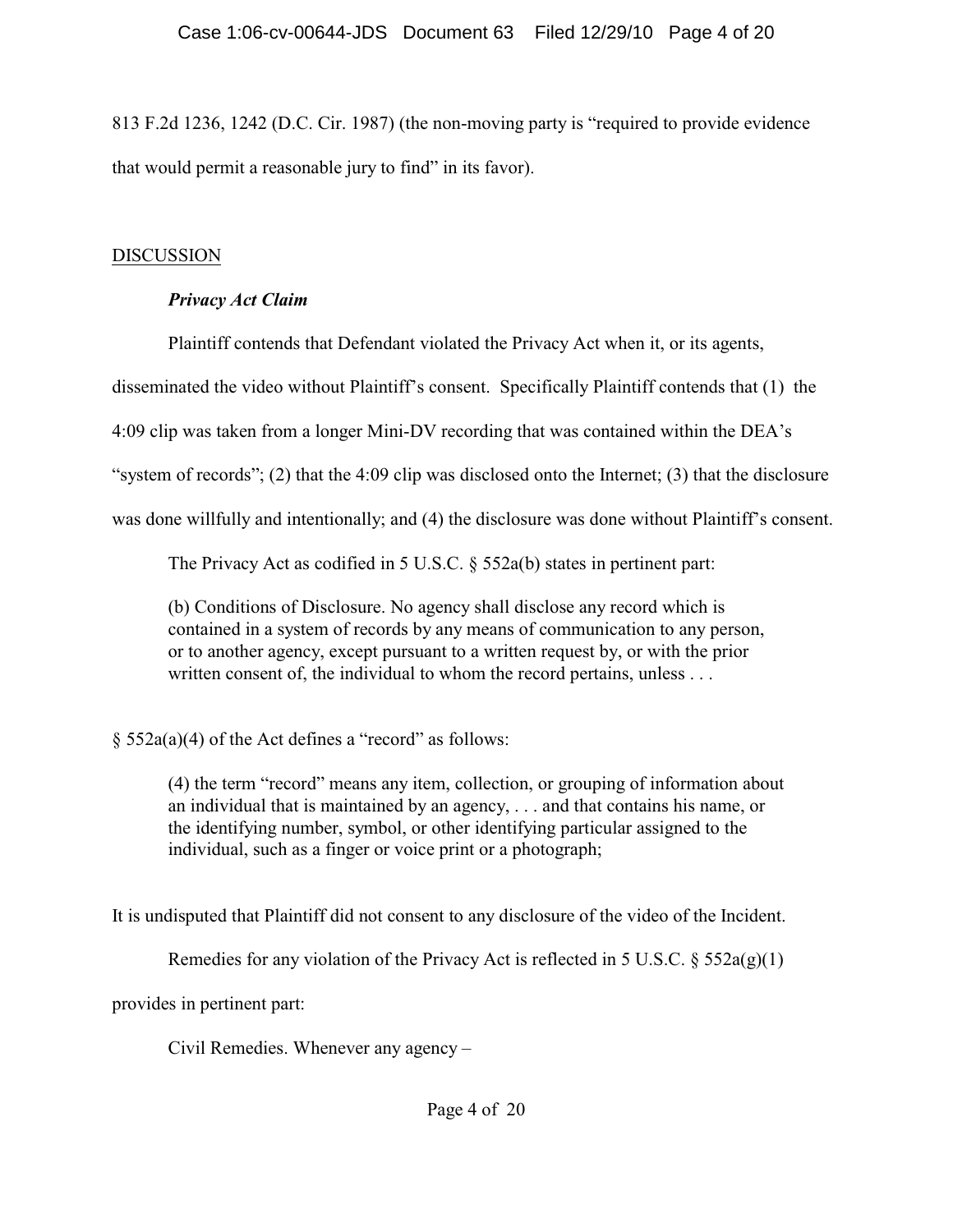\* \* \*

(D) fails to comply with any other provision of this section, or any rule promulgated thereunder, in such a way as to have an adverse effect of an individual, the individual may bring a civil action against the agency . . .

Further, 5 U.S.C.  $\frac{552 a(g)(4)}{2}$  provides the following:

(4) In any suit brought under the provision of subsection  $(g)(1)(C)$  or  $(D)$  of this section in which the court determines that the agency acted in a manner which was intentional or willful, the United States shall be liable to the individual in an amount equal to the sum of ----

(A) actual damages sustained by the individual as a result of the refusal or failure, but in no case shall a person entitled to recovery receive less than the sum of \$1,000, and

(B) the costs of the action together with reasonable attorney fees as determined by the court. [emphasis added]

The Government contends that Plaintiff cannot satisfy the critical elements of his

Privacy Act claim. Specifically, the Government contends that Plaintiff (1) cannot establish that the video footage at issue that was publicized on the Internet came from a protected "system of records"; (2) cannot establish that the release of the video was done with an "intentional and willful" mental state; (3) cannot meet the Privacy Act's disclosure provision since the circumstances surrounding the shooting were already in the public domain when the Incident happened in April 2004 and therefore were well before the video started appearing on the Internet in March 2005; and (4) Plaintiff cannot show pecuniary damages and the Privacy Act does not allow recovery for emotional and reputational damages.

In opposition to Defendant's summary judgment motion, Plaintiff contends that someone within Defendant's agency was responsible for disclosing the video to unauthorized parties since it was the DEA that had exclusive possession of the Mini-DV. In support, Plaintiff cites to the production of at least 8 VHS copies, 26 CD/DVD copies, 3 laptop copies as well as numerous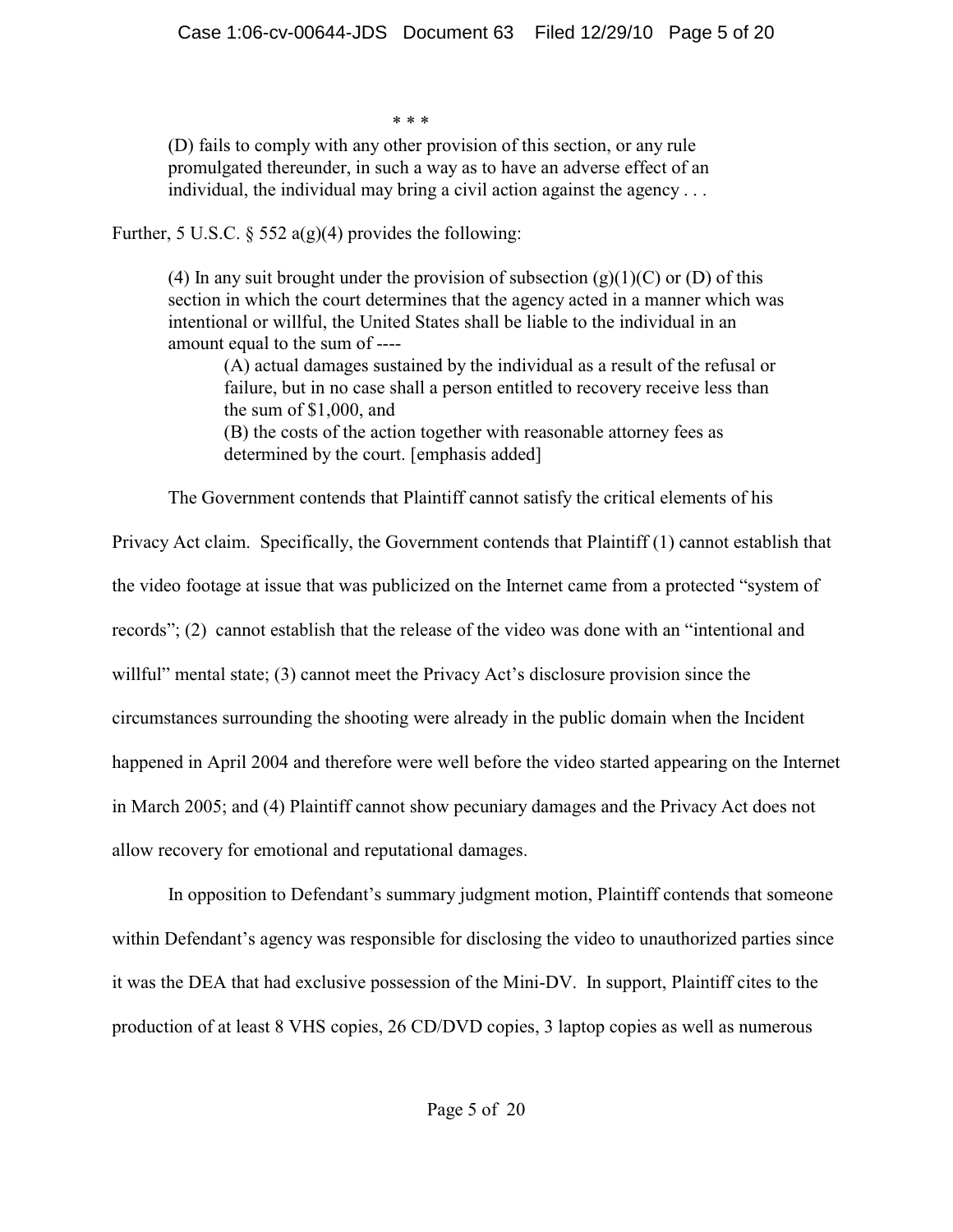## Case 1:06-cv-00644-JDS Document 63 Filed 12/29/10 Page 6 of 20

unaccounted-for email copies. Plaintiff contends that such disclosure was intentional and willful. And that such disclosures within the DEA that ultimately resulted in the publication of the 4:09 video on the Internet resulted in Plaintiff's primary injury.

# A. RETRIEVAL FROM A SYSTEM OF RECORDS

Looking first at whether the Mini-DV was contained within a "system of records", the record reflects that when a shooting involving DEA personnel occurs, an investigation is initiated by the Office of Inspections ("IN") upon notification of the shooting incident. In the instant case, IN directed the Orlando District Office to begin the investigation to be supervised by Group Supervisor Peter Gruden. On the week of April 12, 2004, Gruden was directed to create an investigation file which included the Mini-DV. On April 15, 2004, Gruden went on to direct DEA tech personnel to make 4 CD copies of the incident from the Mini-DV. The CDs were each 4 minutes and 9 seconds in length. Gruden also directed two full length VHS copies of the incident to be made as well.

Gruden also wrote up a "Report of Shooting" form. In so doing, Gruden used the file identifier # of GFAO-04-9020. That file number is a DEA general file and not indexed to any particular individual. Further, Gruden sent copies of the 4:09 video to other DEA agents upon their request. Subsequently, Gruden was informed that IN had reconsidered its earlier position and would in fact take over the investigation of the Incident.

April 15, 2004 was the date that IN decided that it would take over the investigation of the Incident. That next day, IN opened within its system of records, a file linked to Plaintiff's name for the purposes of investigating the shooting incident. It is undisputed that IN Program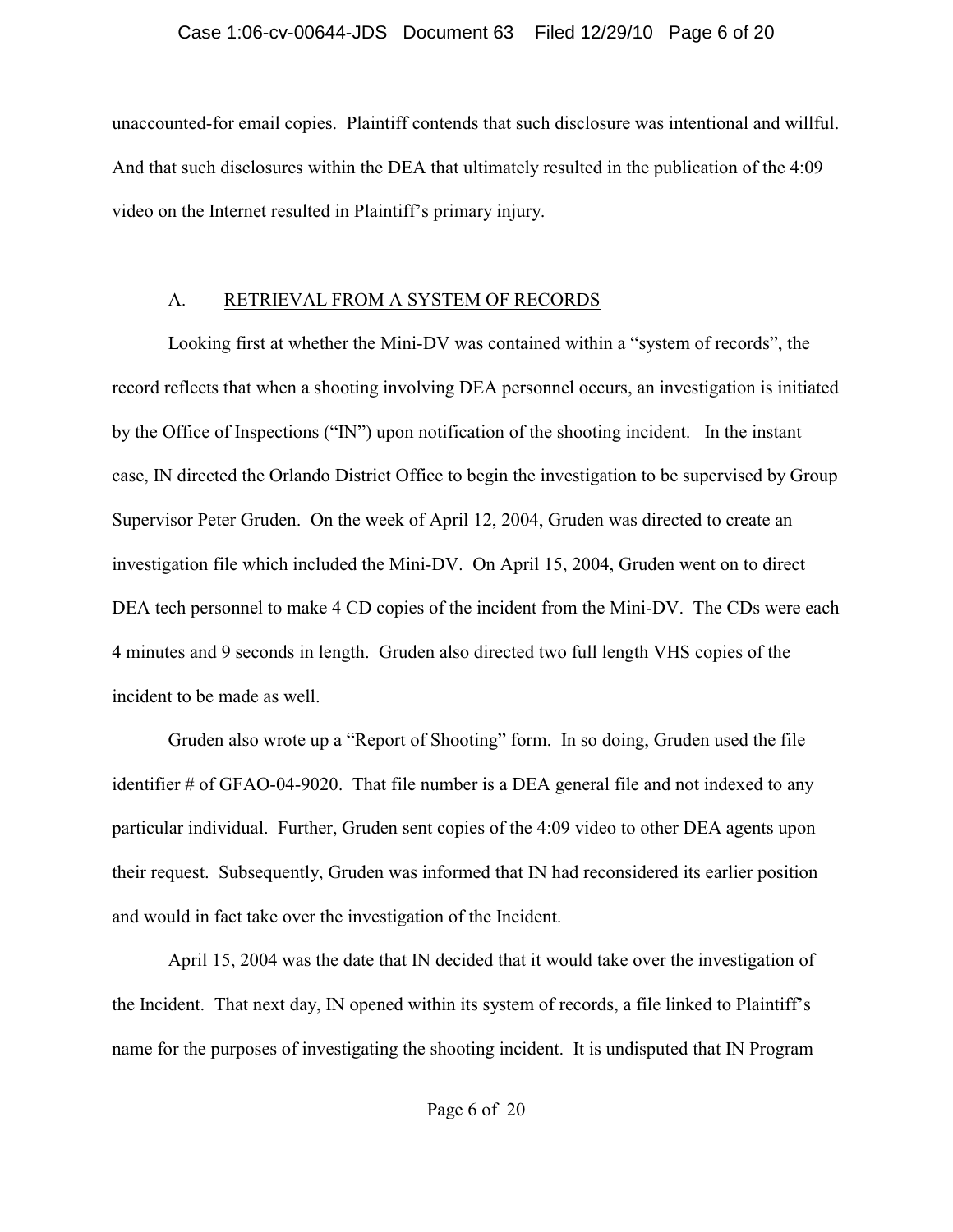Analyst Amy Clifford opened that file on April 16, 2005 and that the file number was IN-GB-04- 32s.

During the week of April 19, 2004, IN Agents Matthews and White traveled to Orlando to investigate Plaintiff's shooting incident and interview eye witnesses. While there, IN agents received the Mini-DV from Gruden. The Mini-DV was 23 minuntes and 34 seconds in length. Upon return to IN headquarters, the Agents retained custody of the Mini-DV and a copy of the VHS tape. Agent White also had additional DVD copies of the Mini-DV made. However, these copies were 23 minutes and 34 seconds in length. The IN Agents ultimately made a copy of the Mini-DV for the OMYGA volunteers, but with the shooting footage deleted.

After the IN file was completed, additional copies of the Plaintiff's entire IN file with the video footage were created and distributed to certain offices for various training and disciplinary purposes. It is undisputed that the IN file did not contain any video recordings that were 4:09 minutes in length.

Generally, the disclosure provision contained in  $\S$  552a(b) must be "narrowly" construed, and that liability attaches only where records were actually retrieved from a system of records by plaintiff's name. Sussman v. U.S. Marshalls Serv., 494 F.3d 1109, 1123 (D.C. Cir. 2007). Consequently, proof that a protected record was actually retrieved from a system of records is essential to establish liability under the Privacy Act. A "system of records" is defined more narrowly under the Act as "a group of any records under the control of any agency from which information is retrieved by the name of the individual or by some identifying number, symbol, or other identifying particular assigned to the individual." 5 U.S.C. § 552a(a)(5). The key limitation in the Act's definition of "system of records" is its use of "retrieved." As the Fifth Circuit has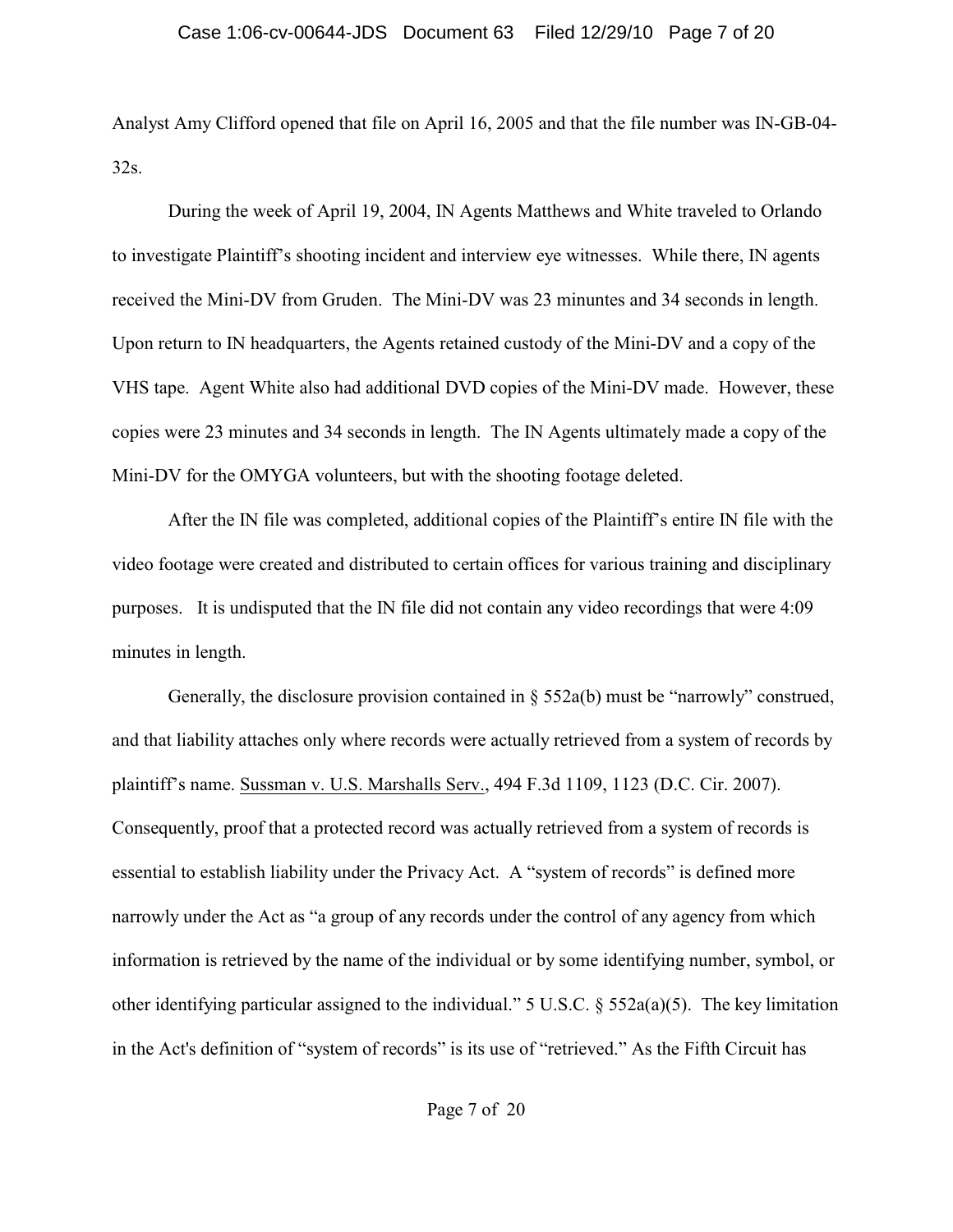## Case 1:06-cv-00644-JDS Document 63 Filed 12/29/10 Page 8 of 20

explained, "[t]his qualifying language in the statute reflects a statutory compromise between affording individuals access to those records relating directly to them and protecting federal agencies from the burdensome task of searching through agency records for mere mention of an individual's name." Bettersworth v. FDIC, 248 F.3d 386, 391 (5th Cir.2001).

As noted in Krieger v. U.S. Dept. Of Justice, 529 F.Supp.2d 29, 47 (D.D.C. 2008), the Privacy Act "does not prohibit all nonconsensual disclosures of information found in an individual's records." Instead, liability for nonconsensual disclosures is limited by the "rule of retrieval," which requires that the information disclosed be "directly or indirectly retrieved from a system of records." Fisher v. Nat'l Inst. of Health, et al., 934 F.Supp. 464, 473 (D.D.C.1996), aff'd without opinion, 107 F.3d 922 (D.C.Cir.1996). "Information derived solely from independent sources is not prohibited by the statute even though identical information may be contained in an agency system of records." Thomas v. United States Dep't of Energy, 719 F.2d 342, 345 (10th Cir.1983)). Therefore, the effect of the rule of retrieval is that "even if an agency official discloses information that exists in the agency's records, the disclosure is rarely actionable unless the official physically retrieved the information from those records. If the official's knowledge of the disclosed information derives from sources that are not protected "records," then the disclosure rarely implicates the Privacy Act." Mulhern v. Gates, 525 F.Supp.2d 174, 182 (D.D.C.2007).

Here, it is undisputed that the 4:09 video is not contained within the IN file. The only recordings contained in the IN file are 23:34 minutes in length. The record reflects that the 4:09 copies were made on April 15, 2005. It is undisputed that the IN file was created on April 16, 2005. Plaintiff's IN file was created by the Office of Inspections to investigate Plaintiff's firearm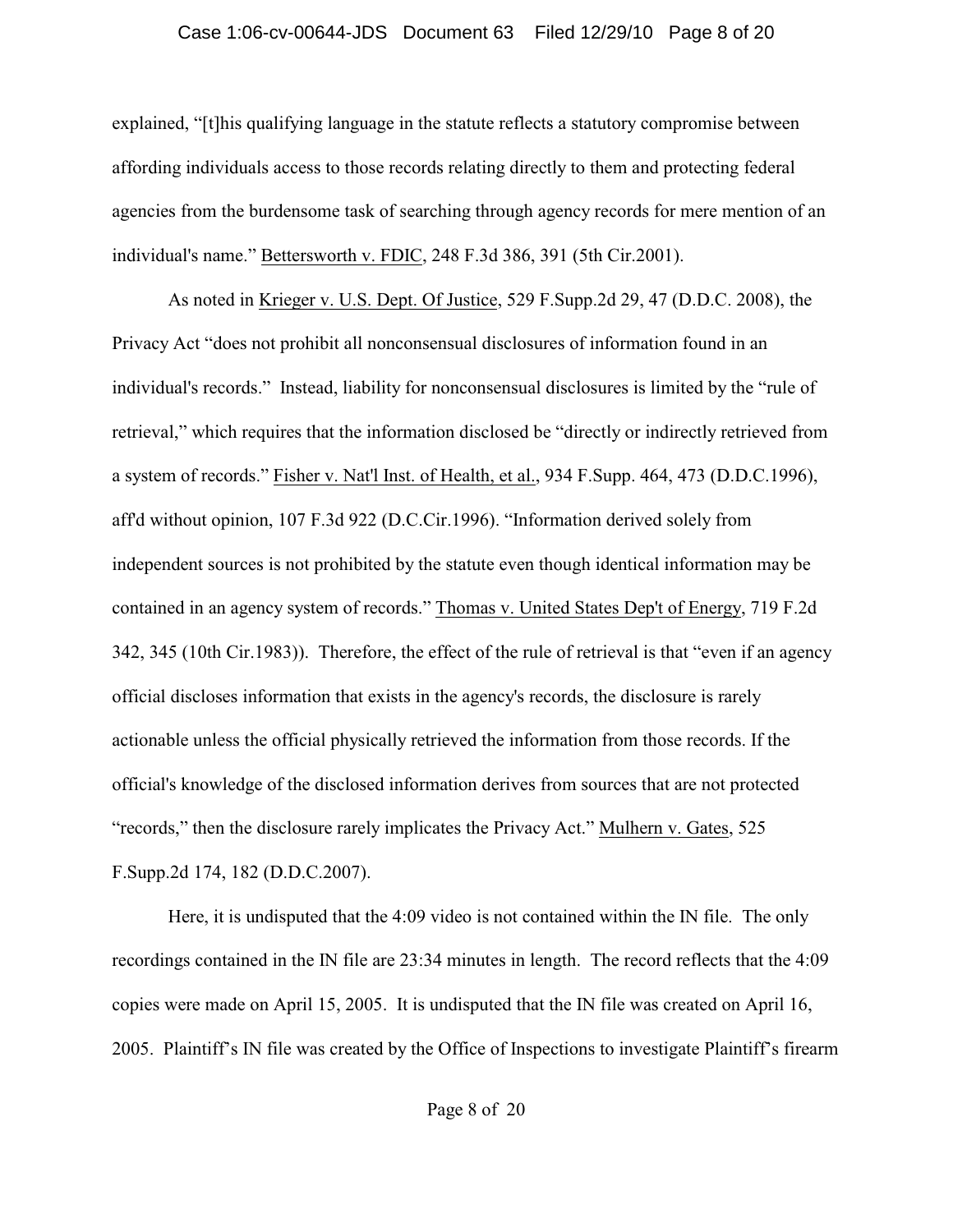### Case 1:06-cv-00644-JDS Document 63 Filed 12/29/10 Page 9 of 20

discharge. The record reflects that the only relevant video records that were contained in the "system of records" relating to Plaintiff's shooting incident involved a Mini-DV disc (over one hour in length), a VHS copy (over one hour in length) and DVD copies (23:34 minutes in length). These records were kept in the DEA's Office of Inspections and contained in the IN file and constitute the "system of records" at issue. It is undisputed that these records were never publicly released. Further, these video records are distinguishable from the copies found on the Internet in that the Internet versions of the Incident are all 4:09 minutes in length. In addition, the depositions of all persons within the Office of Inspections reflects that none of them improperly divulged the videos of the shooting incident to any unauthorized parties.

Because the 4:09 recording was never contained within the IN file, Defendant argues that it could not have been retrieved from the IN file and thus, Plaintiff is unable to meet a crucial element of his Privacy Act claim.

In response, Plaintiff contends that video was retrieved from a "system of records." In reaching this conclusion, Plaintiff defines a "system or records" differently from that of the Government. Plaintiff contends that when the Office of Inspection first directed Agent Gruden to initiate an investigation of Plaintiff's shooting incident, a "system of records" was created. Plaintiff contends that an IN file is automatically opened when IN is notified of a shooting. Further, Plaintiff contends that because Gruden was in charge of the IN file at the time, he *physically retrieved* the Mini-DV from the IN file and directed reproductions of it that resulted in the 4:09 videos that were found on the DEA email system as well as the Internet. Consequently, Plaintiff argues that because the 4:09 video was recorded from a Mini-DV that is undisputedly found within the "system of records," then the "logical conclusion is that the 4:09 copy was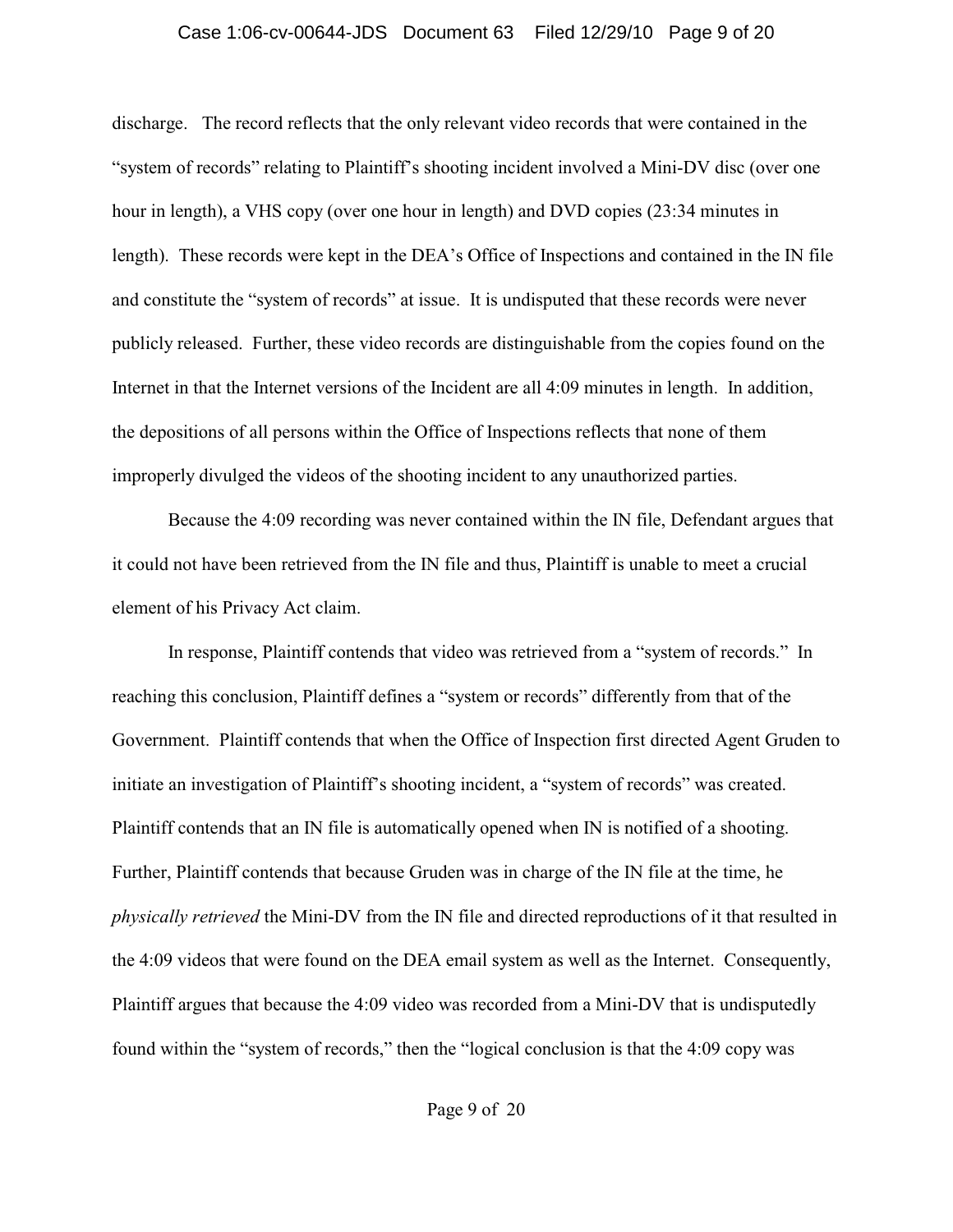retrieved and disclosed from a system of records (i.e. the IN file)."<sup>1</sup>

In addition, Plaintiff cites to numerous DEA manuals and regulations which generally state that when IN delegated the on-site investigation to Gruden, he was responsible for the construction of the IN file as set out in the DEA manuals. $2$ 

Looking first at when the IN file was created, it is important to note that neither Party disputes that the IN file, for purposes of the Privacy Act, is the relevant "system of records" at issue. A "system of records" is "a group of any records under the control of any agency from which information is retrieved by the name of the individual or by some identifying number, symbol, or other identifying particular assigned to the individual." 5 U.S.C. § 552a(a)(5). It is undisputed that the IN file is the only relevant "system of record." A disclosure is not ordinarily a violation "merely because the information happens to be contained in the records." Armstrong v. Geithner, 608 F.3d 854, 857 (D.C. Cir. 2010) (*citing* Bartel v. FAA, 725 F.2d 1403, 1408 D.C. Cir. 1984)). Looking at the items within the IN file, there is no 4:09 video file. Moreover the 4:09 video file was created before the IN file was created by the IN Inspectors.

To the extent Plaintiff argues that Gruden created the IN file or that he sent a 4:09 version to IN to be filed, the record supports neither conclusion. First there is no evidence in the record that a copy of the 4:09 CD was sent to IN to be filed. Second, although it is undisputed that

*PLAINTIFF'S RESPONSE TO DEFENDANT'S MOTION FOR SUMMARY* <sup>1</sup> *JUDGMENT (Doc. # 51), p. 3.*

Plaintiff focuses heavily on the argument that Defendant DEA did not follow its <sup>2</sup> procedural rules and regulations regarding the investigation of shooting incidents. However, Plaintiff does not cite to nor has this Court ascertained any case law that established that the failure to follow an agency's procedural rules and regulations is a *per se* violation of the Privacy Act. As such, this Court will disregard those arguments.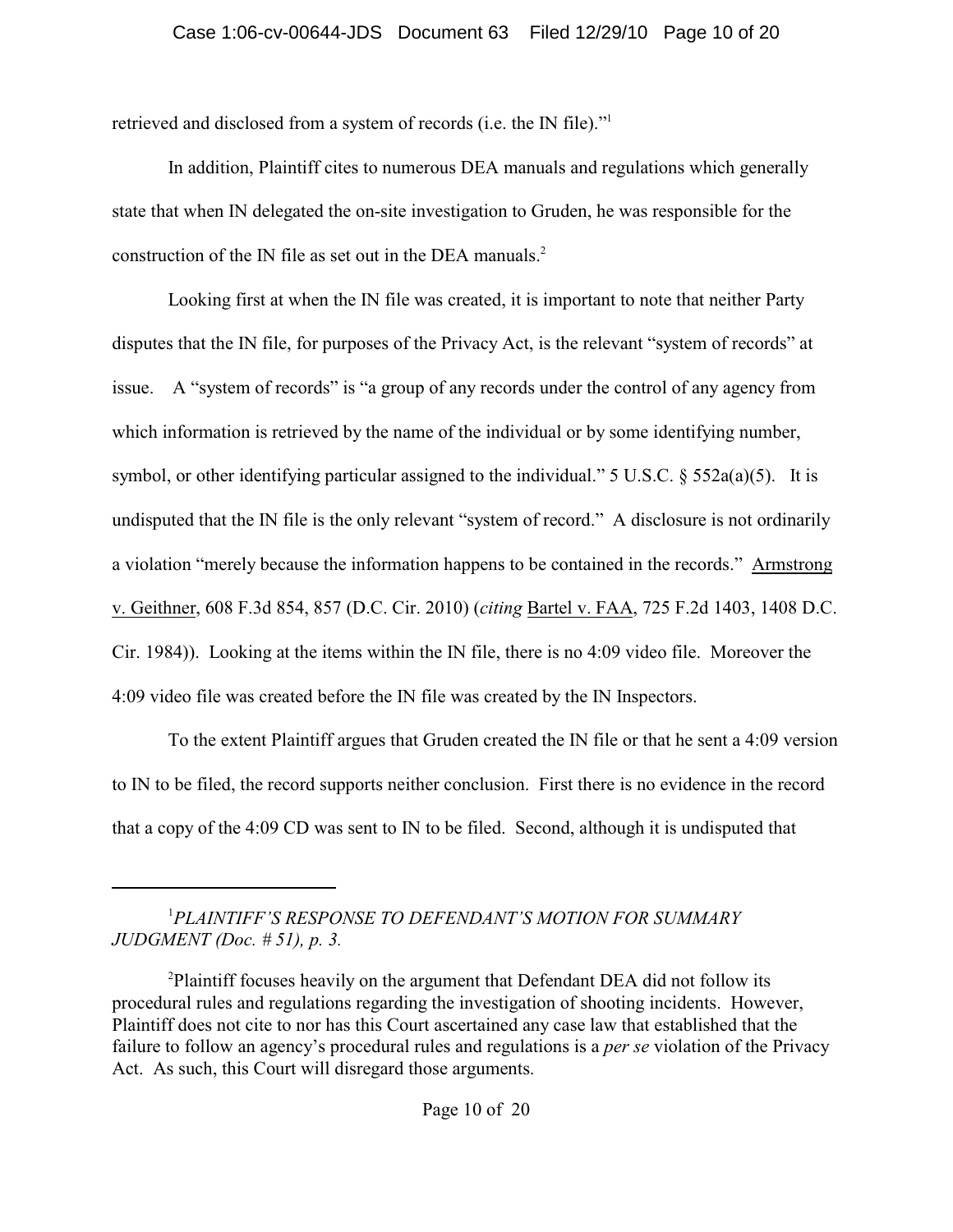#### Case 1:06-cv-00644-JDS Document 63 Filed 12/29/10 Page 11 of 20

Gruden was initially assigned the duty to investigate Plaintiff's shooting incident and create the IN file, that duty was turned over to IN Agents and they ultimately created Plaintiff's IN file. Most importantly, the record reflects that the 4:09 videos that appeared on the Internet were created on April 15, 2005. As noted, Plaintiff's IN file was not created until April 16, 2006. As such, for purposes of the Privacy Act, there could be no "retrieval" of a "record," from a "system of records."

In opposition to this conclusion, Plaintiff invokes the *Bartel* exception to the "rule of retrieval." Bartel v. FAA, 725 F.2d 1403 (D.C.Cir. 1984). Bartel involved an air safety inspector's Privacy Act challenge to the release of information gathered in an agency investigation of him. Although it was unclear whether the FAA official who disclosed the protected information had examined and derived the information from the investigation report, that Court ruled that because the official initiated the investigation, developed and generated the investigation report, and made a putative determination of wrongdoing based on the investigation, his disclosure triggered the Privacy Act's protections. Id.

A similar case to Bartel is Wilborn v. Department of Health & Human Services, 49 F.3d 597 (9th Cir.1995) (*abrogated on other grounds by* Doe v. Chao, 540 U.S. 614, 618 (2004)). In Wilborn, the Ninth Circuit Court of Appeals held that an administrative law judge violated the Privacy Act when he used agency records and agency collection methods to gather and compile facts about an employee in a report and then disclosed the report without authorization. 49 F.3d at 600-601. The Ninth Circuit reasoned that any independent knowledge that he had regarding the employee, had arisen from the creation of the report and use of the agency's system for collecting information. Id. 49 F.3d at 602.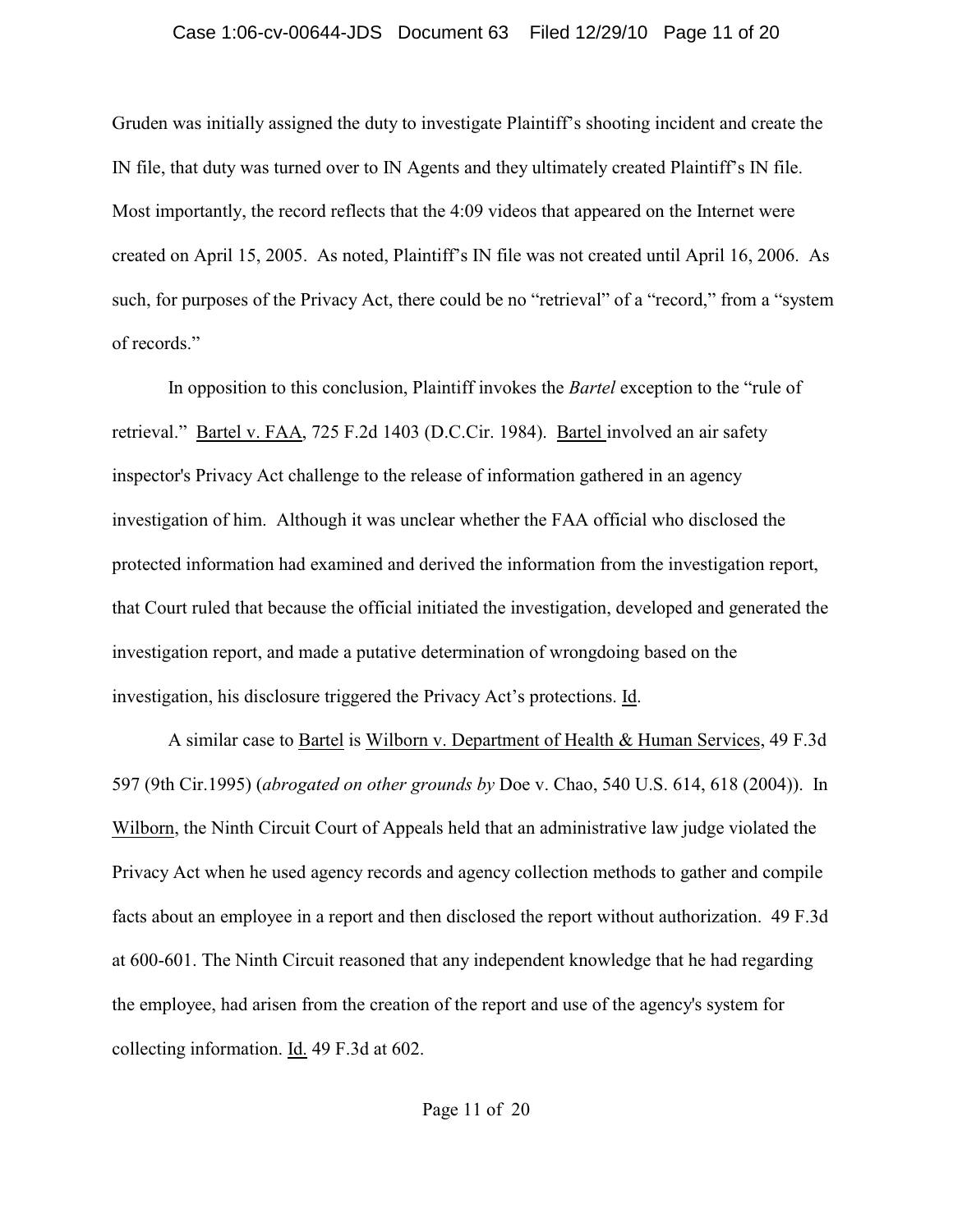#### Case 1:06-cv-00644-JDS Document 63 Filed 12/29/10 Page 12 of 20

Plaintiff contends that the *Bartel* exception applies to our present case because Gruden was initially a party to the investigation and he directed the 4:09 versions to be created. However, in discussing its prior decision on the *Bartel* exception, the D.C. Circuit noted that "[w]e narrowly tethered the exception, however, to the facts of that case." Armstrong v. Geithner, 608 F.3d at 859. *Bartel's* exception to the retrieval rule is a narrow one that should be applied only in cases turning on similar facts and raising similar concerns. That is evident from the language of *Bartel* itself. *See* Bartel, 725 F.2d at 1408-09 (twice noting the case's "peculiar circumstances").

In comparing our present case to *Bartel's* narrow exception to the retrieval rule, this Court concludes that *Bartel* has no applicability here because this case is easily distinguishable from *Bartel*. Unlike the supervisor in *Bartel*, Gruden did not initiate the investigation of Plaintiff. Rather, it was the Office of Inspection that initiated the investigation and directed Gruden to supervise the initial investigation before IN decided to take over the case. Further, Gruden did not make any official determinations as to Plaintiff's culpability nor did he impose any disciplinary actions. Once the Office of Inspections took the case, Gruden had no knowledge of the progress or outcome of the investigation until its conclusion.

Thus, because the facts of this case are distinguishable from those of *Bartel*, this Court concludes that the "rule of retrieval" applies. Moreover, as noted in Doe v. Dept. of Veterans Affairs, the focus of an improper disclosure claim under the Privacy Act is the "misuse of the government's sophisticated systems for collecting and storing personal information." 519 F.3d 456, 462 (8th Cir.2008). For the foregoing reasons, this Court concludes that Plaintiff has failed to establish, for the purposes of a Privacy Act claim, that the 4:09 video was "retrieved" from a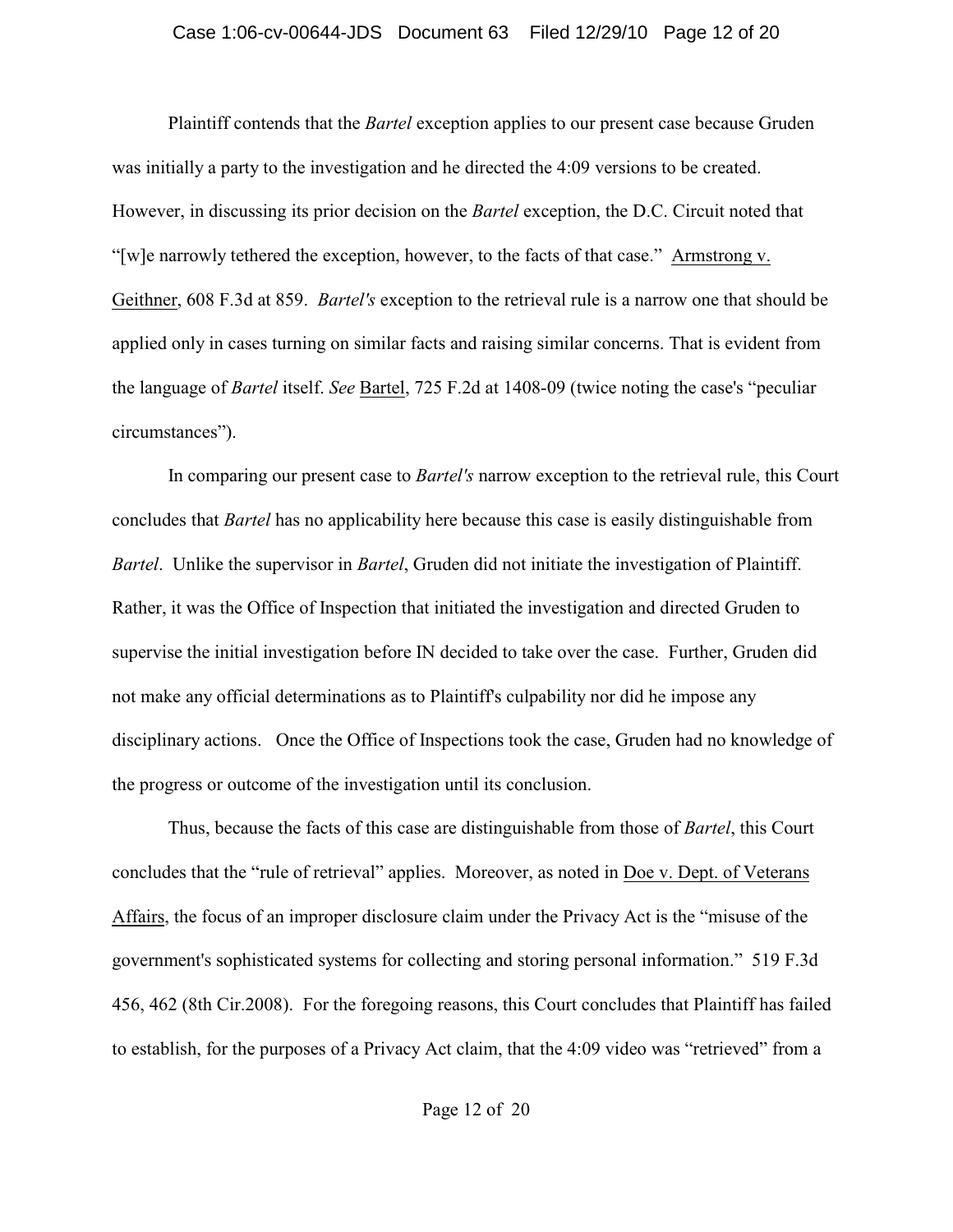"system of records."

# A. WILLFUL AND INTENTIONAL CONDUCT

Assuming *arguendo*, that Plaintiff could establish that the Internet versions of the video came out of the IN's "system of records", the Government contends that Plaintiff cannot establish "intentional or willful" conduct on the DEA's part. Specifically, the Government argues that without the identity of the person who publicly released the shooting video and the circumstances of the release, it is impossible for Plaintiff to establish the mental state associated with the release. Edmonds v. U.S. Dep't of Justice. 323 F.Supp.2d 65, 81 (D.D.C. 2004); Albright v. United States, 732 F.2d 181, 189 (D.C. Cir. 1984) (Privacy Act does not make the Government strictly liable for every affirmative or negligent action that might be said technically to violate the Privacy Act's provisions). The disclosure in the instant case being the alleged unlawful public disclosure of the 4:09 video onto the Internet. Consequently, without determining how the shooting video became public, the Government contends that Plaintiff cannot establish the "intentional and willful" element of his Privacy Act claim.

Under Section  $552a(g)(1)(D)$ , liability is predicated on an agency's "failure to comply" with the Privacy Act. Thus, the "intentional or willful" action requirement of Section  $552a(g)(4)$ refers only to the intentional or willful failure of the agency to abide by the Act, and not to all voluntary actions which might otherwise inadvertently contravene one of the Act's strictures. Albright, 732 F.2d at 189. Section  $552a(g)(4)$  imposes liability only when the agency acts in violation of the Act in a "willful or intentional" manner. This is established by either by committing the act without grounds for believing it to be lawful, or by flagrantly disregarding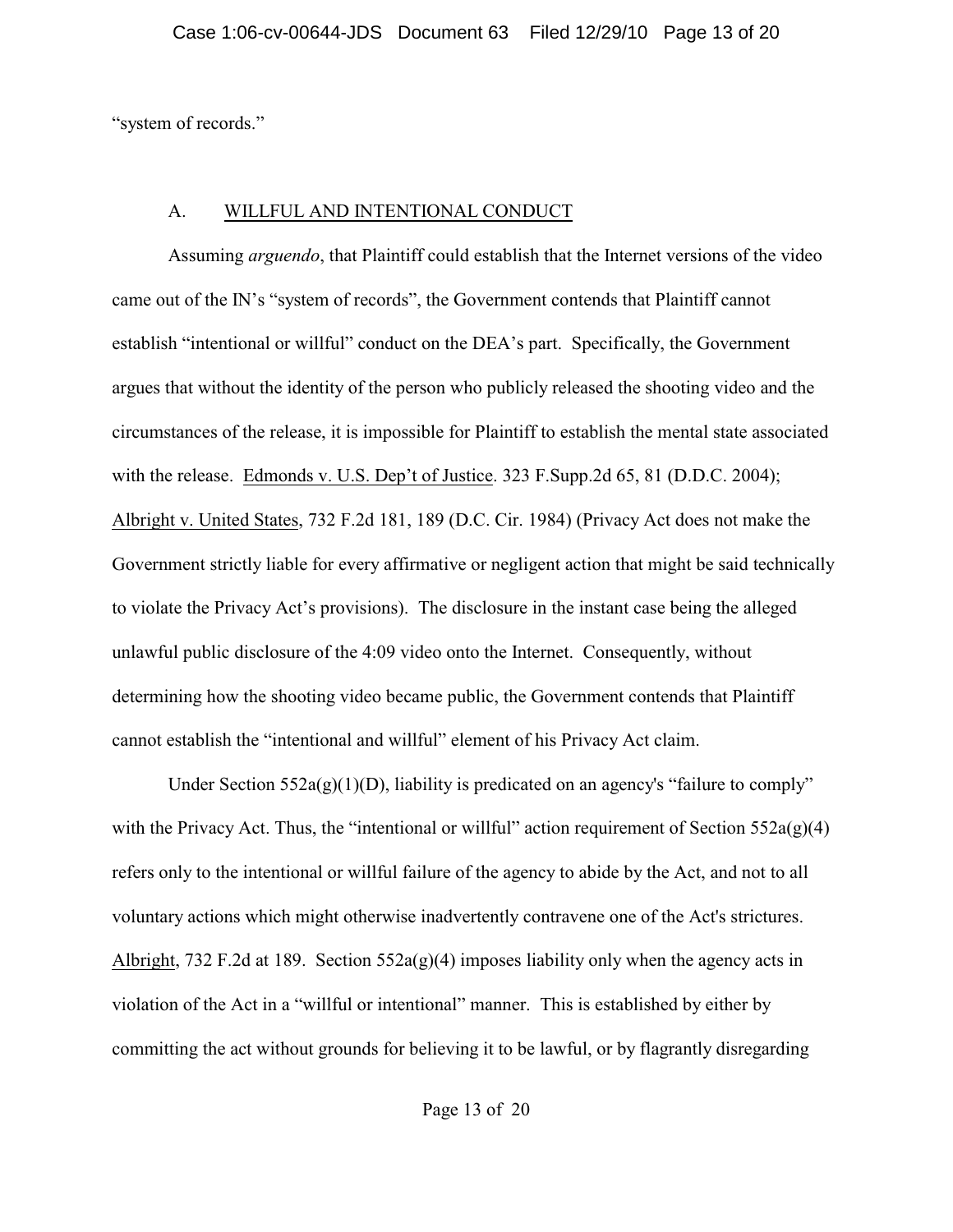#### Case 1:06-cv-00644-JDS Document 63 Filed 12/29/10 Page 14 of 20

others' rights under the Act. Id.; Albright, 732 F.2d at 189. This standard is somewhat greater than gross negligence. "The violation must be so patently egregious and unlawful that anyone undertaking the conduct should have known it unlawful." Deters v. U.S. Parole Comm'n, 85 F.3d 655, 660 (D.C.Cir.1996).

At the summary judgment stage, Plaintiff bears the burden of coming forward with affirmative evidence supporting an allegation of intentional or willful conduct by the agency. *See* Laningham v. United States Navy, 813 F.2d 1236, 1242 (D.C.Cir. 1987); *see also* Hill v. United States Air Force, 795 F.2d 1067, 1070 (D.C.Cir.1986). Plaintiff cannot avoid summary judgment with evidence that "the government handled a matter in a [merely] disjointed or confused manner, or ... acted inadvertently to contravene the Act." Velikonja v. Mueller, 362 F.Supp.2d 1, 18 (D.D.C.2004) (*quoting* Waters v. Thornburgh, 888 F.2d 870, 875-76 (D.C.Cir.1989), abrogated on other grounds, Doe v. Chao, 540 U.S. 614, 124 S.Ct. 1204, 157 L.Ed.2d 1122 (2004)) (internal citations and quotation marks omitted). Summary judgment is proper where the agency presents evidence explaining its conduct and its grounds for believing its actions lawful and plaintiff fails to controvert that evidence. Laningham v. United States Navy, 813 F.2d at 1242-44.

At the motions hearing, Plaintiff points to Agent Gruden and alleges that Gruden willfuly and intentionally disseminated the 4:09 video to the public in violation fo the Privacy Act. Here, there is no dispute that Gruden made the 4:09 version that ultimately showed up on the Internet and gives rise to Plaintiff's Privacy Act claim. Plaintiff alleges that Gruden had a definite animosity toward Plaintiff and therefore he must have leaked the 4:09 video onto the Internet. However, the evidence thus far presented reflect that Gruden only disclosed the video to persons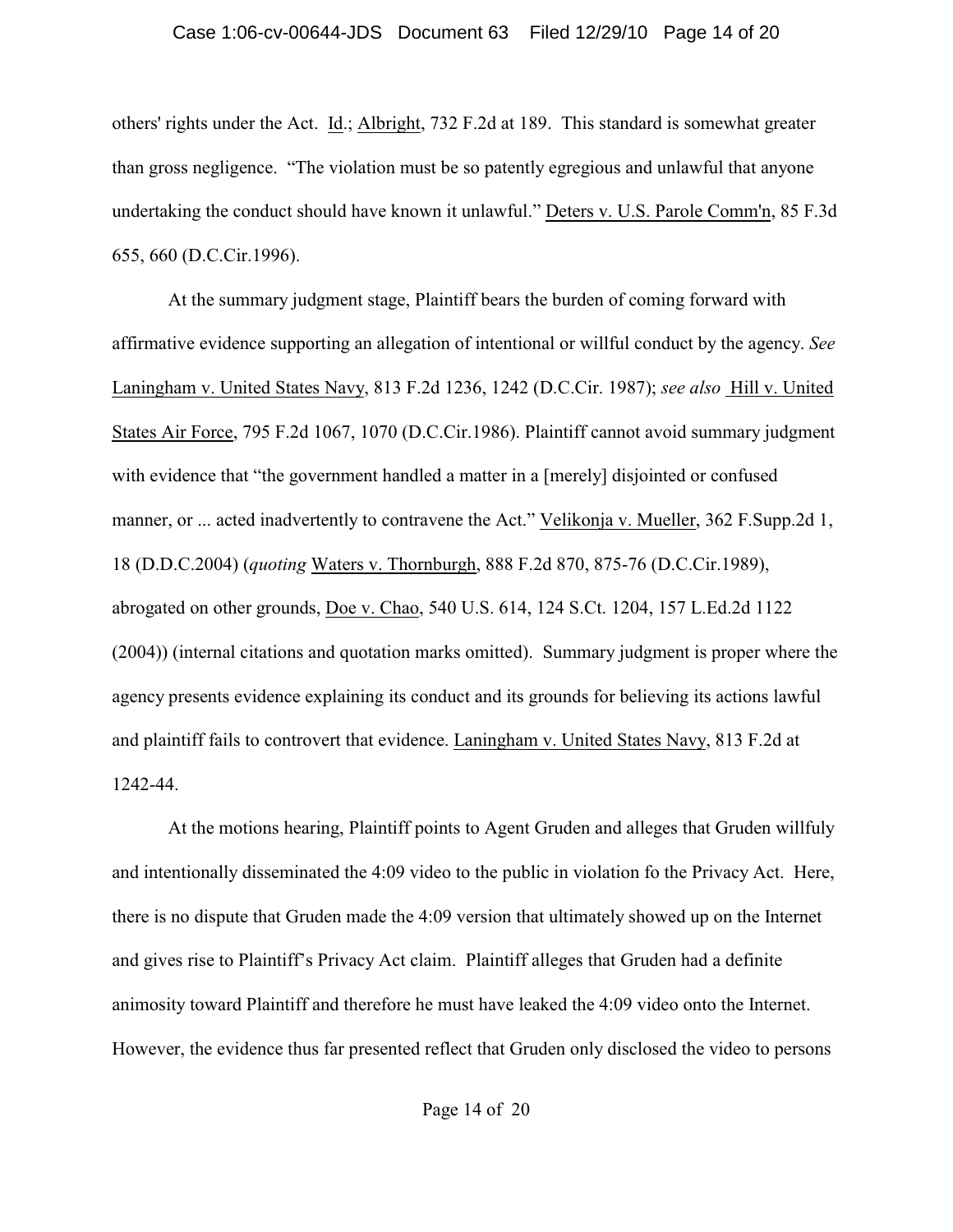## Case 1:06-cv-00644-JDS Document 63 Filed 12/29/10 Page 15 of 20

within the DEA. No evidence has been presented that Gruden provided the 4:09 version to parties outside of the DEA or posted the  $4:09$  version on the Internet.<sup>3</sup> In order to prove that Defendant acted willfully and intentionally, it is essential that Plaintiff identify the source of the disclosure. Hatfill v. Gonzales, 505 F.Supp.2d 33, 43 (D.C. 2007). In fact, the identity of the individual within the Defendant's organization that disclosed the 4:09 video is an "integral component of the plaintiff's attempt to prove the requisite *mens rea."* Id. Other than his own allegations, Plaintiff has presented no evidence as to exactly who published the 4:09 version on the Internet.

In addition, it is undisputed that the first appearance of the 4:09 version of the Incident did not show up on the Internet until March 2005, almost a year after the video was made. At the motions hearing, Plaintiff himself acknowledges that there was no record keeping and that it was difficult to track who made what copies. In fact, the DEA's Office of Professional Responsibility worked for two years trying to determine who leaked Plaintiff's video and they were unable to determine its source.

To the extent Plaintiff relies on the common law tort doctrine of *res ipsa loquitor* to support a Privacy Act violation, courts have long held such arguments to be meritless. Plaintiff reasons that the 4:09 version must have been leaked from the DEA and therefore must have been retrieved from a "system of records." The D.C. Court of Appeals has held that "[e]ven assuming

 $3$ In addition, the Court agrees with the Defendant's argument that at the time the 4:09 copies were made, there was no reason for Gruden to believe that the video was protected under the Privacy Act. The Mini-DV from which the 4:09 recording was made was unlabeled and was not retrieved from any "system of records." As such, it was not "retrieved" by Plaintiff's name. Further, since the 4:09 recording was of an event that occurred in public while Plaintiff was on duty, there was no reason to believe that it was protected under the Privacy Act. Thus, Gruden lacked the requisite mental state of "willful and intentional."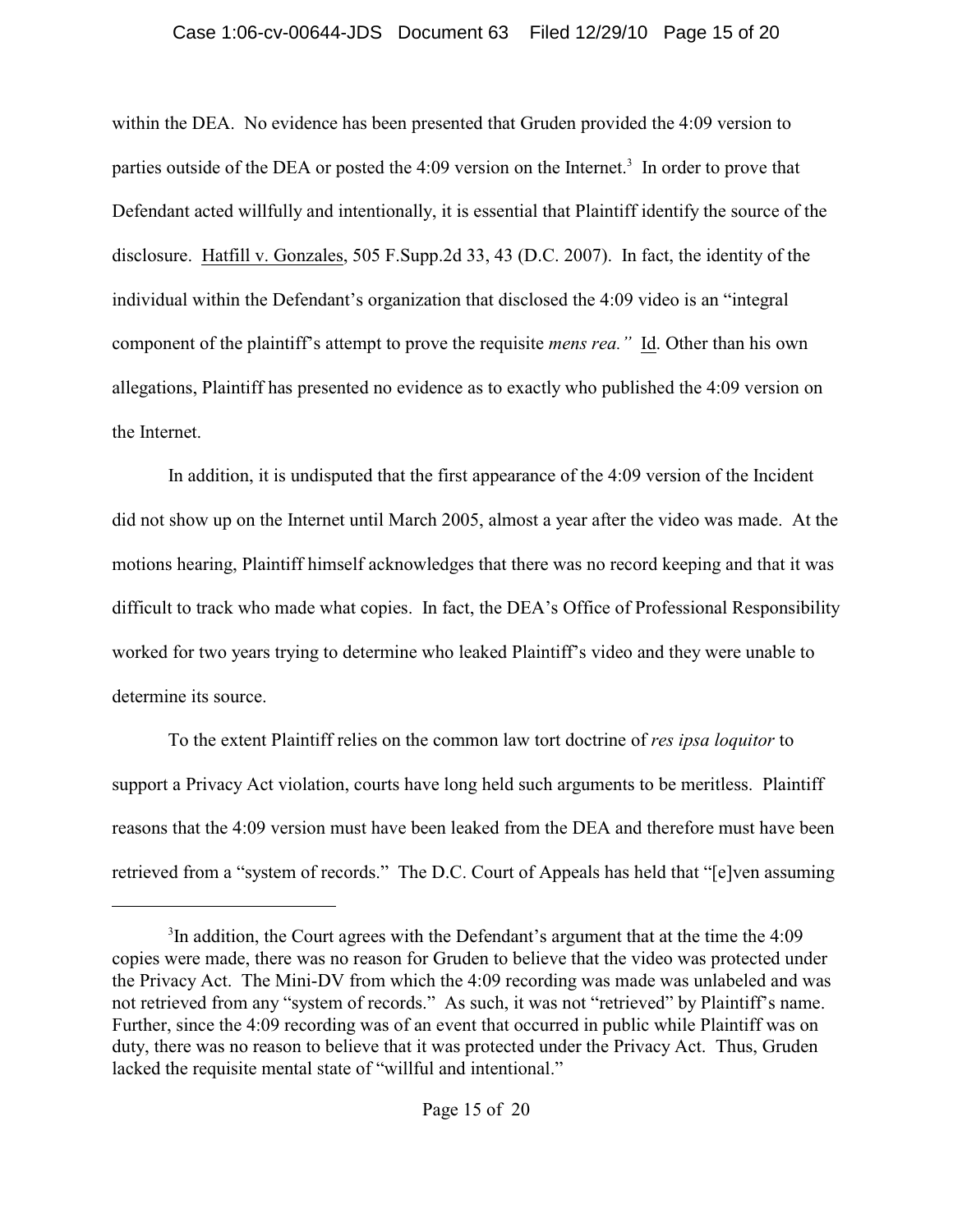## Case 1:06-cv-00644-JDS Document 63 Filed 12/29/10 Page 16 of 20

the logic underlying the common law doctrine applies to the Privacy Act," plaintiff cannot prevail because he cannot eliminate "other responsible causes." *Restatement (Second) of Torts § 328D(1)(b).* Armstrong v. Geithner, 608 F.3d 854, 857 (D.C. Cir. 2010). Although it is undisputed that Gruden made the 4:09 version of the video that appeared on the Internet, Plaintiff has presented no evidence that it was Gruden that unlawfully disclosed the video to the public or placed the video on the Internet. For example, Gruden provided copies of the 4:09 video to agents within the DEA for training and educational purposes. Whether those copies were released somehow to persons that published the 4:09 video onto the Internet is unknown. Further, copies of the 4:09 video were found on the DEA Firebird Email system. Whether those email copies were somehow released to parties that published it on the Internet is also unknown. Given that it is the alleged "intentional and willful" disclosure onto the Internet that Plaintiff alleges that is violation of the Act, Plaintiff has failed to eliminate other responsible causes for that alleged unlawful disclosure.

Numerous depositions of DEA personnel have been performed during the course of this case. Internal DEA investigations have also been done to determine who disclosed the 4:09 video to the public. Through the course of all this, other than Plaintiff's conclusory allegations, there has been no evidence presented as to the identity of the person that disclosed the video. As such, Plaintiff has presented no material issue of fact that would preclude summary judgment in favor of the Defendant on this ground. For the foregoing reasons, this Court concludes that Plaintiff has failed to establish, for the purposes of a Privacy Act claim, "intentional and willful" conduct on the part of the Defendant.

Given this Court's conclusion that Plaintiff cannot meet the "retrieval" and "intentional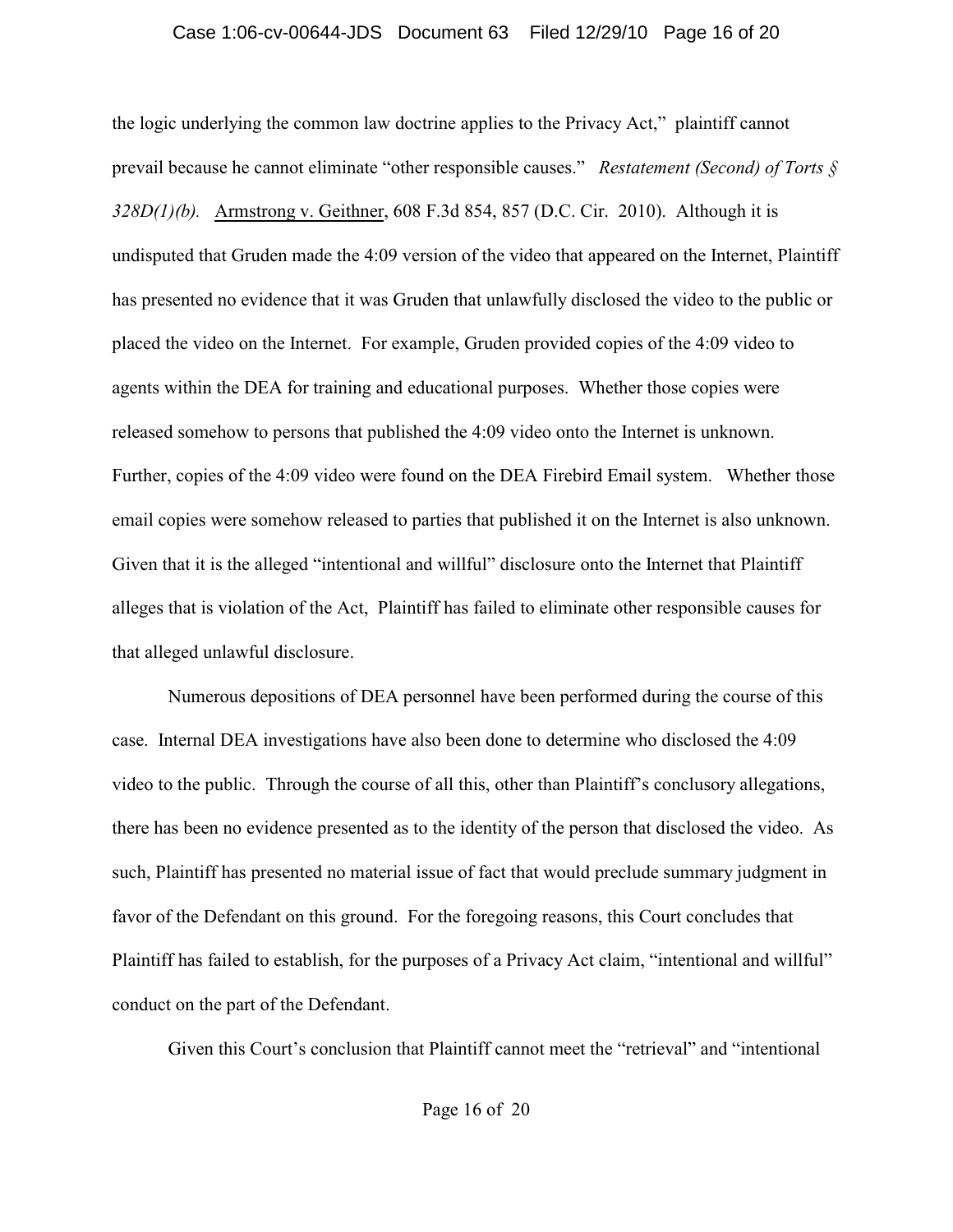and willful" elements of the Privacy Act, this Court need not reach the Defendant's remaining arguments. For the foregoing reasons, this Court concludes that Defendant's Motion for Summary Judgment on Plaintiff's Privacy Act claim is GRANTED.

## *Federal Tort Claims Act*

Defendant seeks summary judgment on Plaintiff's Federal Tort Claims Act alleging (1) invasion of privacy by public disclosure of private facts and (2) false light in the public eye. The Court notes that Plaintiff concedes that he cannot prevail on his "false light" claim and therefore summary judgment shall be granted in favor of Defendant on that claim without discussion. *See Doc. # 57*

As the events giving rise to Plaintiff's tort claims occurred in Florida, this Court must look to Florida tort law. The Court notes that Florida has adopted the Restatement (Second) of Torts, which defines causes of action for invasion of privacy. Forsberg v. Housing Auth. of Miami Beach, 455 So.2d 373, 376 (Fla.1984). In order to prevail on a tort claim for "public disclosure of private facts," a plaintiff must establish 1) the publication, 2) of private facts, (3) that are offensive, and (4) are not of public concern." Cape Publications, Inc. v. Hitchner, 549 So.2d 1374, 1377 (Fla.1989) (*citing* Restatement (Second) of Torts § 652D (1977)). The Government, of course, concedes that there was a publication of the Plaintiff's shooting incident. However, the Government contends that Plaintiff's FTCA claim fails because he cannot satisfy all four elements of the cause of action. Specifically, because the shooting incident was not a private fact and the audience owed Plaintiff no duty of confidentiality. Further Plaintiff consented to his presentation being videotaped. Lastly, the Government argues that the shooting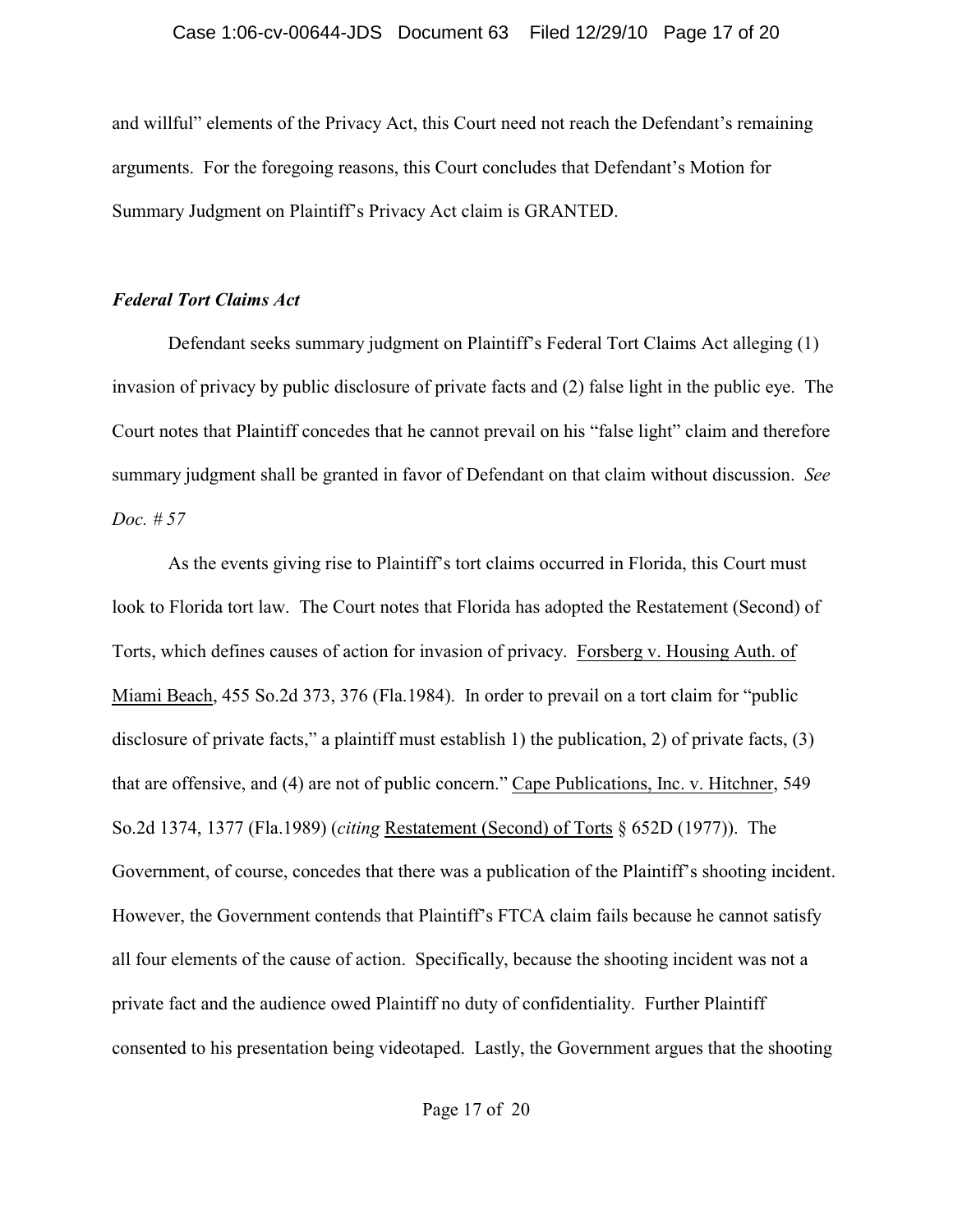### Case 1:06-cv-00644-JDS Document 63 Filed 12/29/10 Page 18 of 20

was not highly offensive and more importantly the fact that an on-duty law enforcement officer that was involved in a shooting is in fact a matter of public concern. Moreover, the Government contends that Plaintiff's claim for unwanted publicity is barred because he qualifies as a "voluntary public figure."

Regarding the "private fact" element, the Government notes that Plaintiff's presentation was recorded with his consent in front of fifty children and parents at the Callahan Community Center and therefore was not private.

Plaintiff counters by acknowledging that the Incident itself is not a private fact and that the audience owed him no duty of confidentiality. Rather, Plaintiff contends that it was the 4:09 video was a private and that Defendant made efforts to keep it private and therefore their alleged disclosure of it establishes the present tort claim.

However, even assuming the video was a "private fact," like Plaintiff's Privacy Act claim, Plaintiff must still establish the source of the disclosure. Morrison v. Morgan Stanley Properties, 2008 WL 1771871 \*7 (S.D.Fla.,2008). Plaintiff has failed to lay out conduct attributable to Defendant that would make it liable for a public disclosure of private facts invasion of privacy claim. Id.

Moreover, as noted in Restatement(Second) of Torts § 652(D), cmt. b (1977), "[t]here is no liability when the defendant merely gives further publicity to information about the plaintiff that is already public. Thus there is no liability for giving publicity to facts about the plaintiff's life that are matters of public record ... " Id.; Mayhall v. Dinneis Stuff Inc., 2002 WL 32113761 \*2 (Fla.Cir.Ct. 2002). Courts have already recognized that there is no "public disclosure of private facts" cause of action for the publication of a picture taken in a public place. Heath v.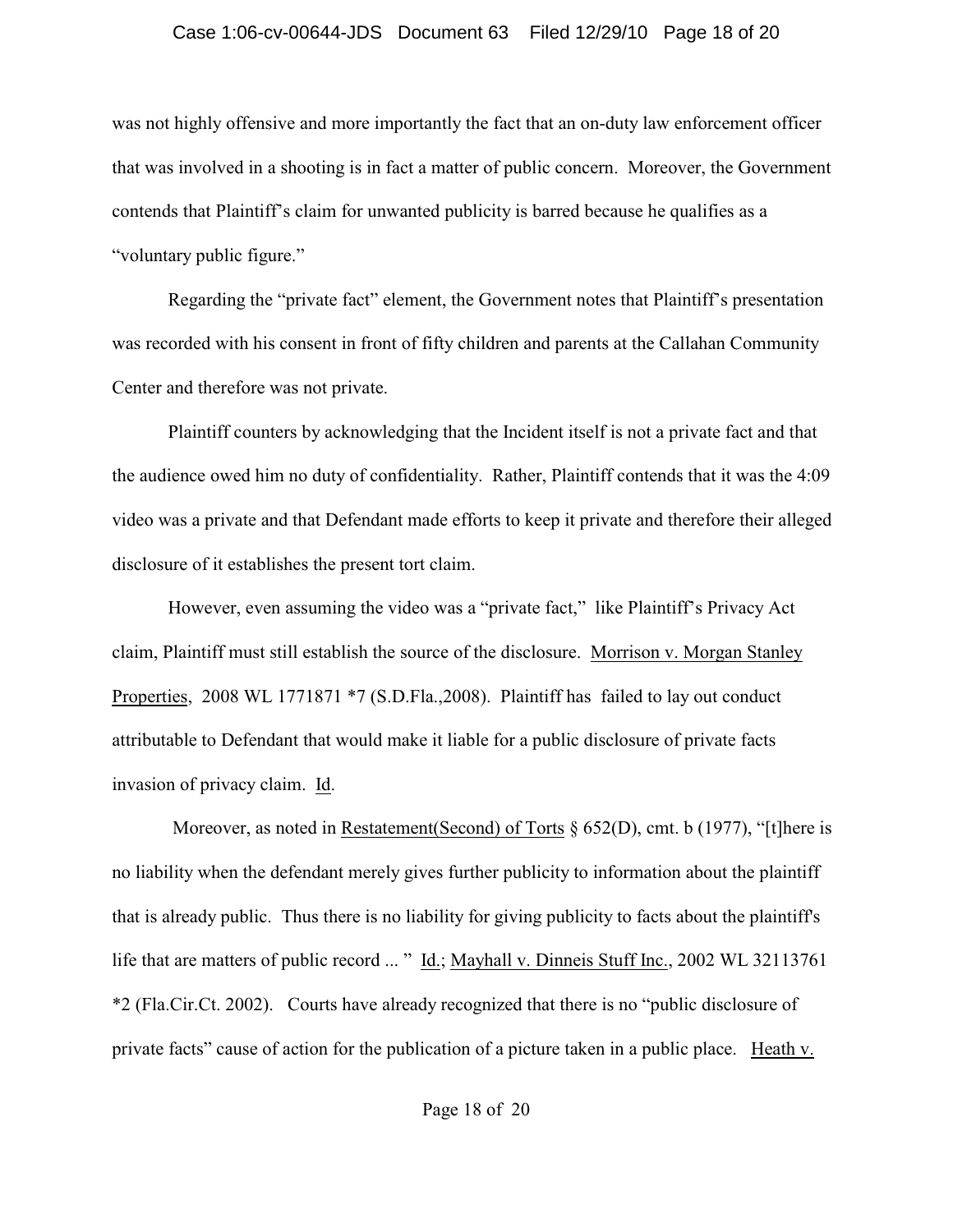## Case 1:06-cv-00644-JDS Document 63 Filed 12/29/10 Page 19 of 20

Playboy Enters., Inc., 732 F. Supp. 1145, 1148-1149 (S.D. Fla. 1990) (photograph taken in a public place is not private). Having been presented no case law to the contrary, this Court finds no distinction between a photograph and in the instant case, a video. Here, the Incident occurred in a public forum. Further, the news media had reported the incident within days of it occurring. As such, this Court concludes that the events surrounding the Incident were already a matter of public record. Plaintiff's Incident was therefore open to the public eye, and cannot form the basis of liability for invasion of privacy. Even if Defendant were to give further publicity to it by allegedly divulging the 4:09 video, for purposes of the tort of "public disclosure of private facts," there would be no liability.

Regardless, Plaintiff has failed to meet "the public concern" element of his claim. Plaintiff must also prove that there is no legitimate public interest in the matters disclosed. *See* Woodard v. Sunbeam Television Corp., 616 So.2d 501, 503 (Fla. Ct. App. 1993); Restatement (Second) of Torts § 652D cmt. d (1977). Given that the incident occurred in a public forum, in front of fifty parents and children while Plaintiff was on duty at a DEA sponsored presentation nd involved a public shooting incident, the Incident was a matter of public concern. Godbehere v. Phoenix Newspapers, Inc., 783 P.2d 781, 789 (Ariz. 1989); *See* Coughlin v. Westinghouse Broad. & Cable, Inc., 603 F. Supp. 377, 390 (E.D. Pa.) ("A police officer's on-the-job activities are matters of legitimate public interest, not private facts."); Rawlins v. Hutchinson Publ'g Co., 543 P.2d 988, 993 (Kan. 1975) (explaining that a truthful account of police misconduct amounted to "public facts" and could not "form the basis of an action for invasion of privacy").

Regarding the "highly offensive" element, there is no doubt that the incident is an embarrassment to both Plaintiff as well as the DEA. However, "highly offensive" matters